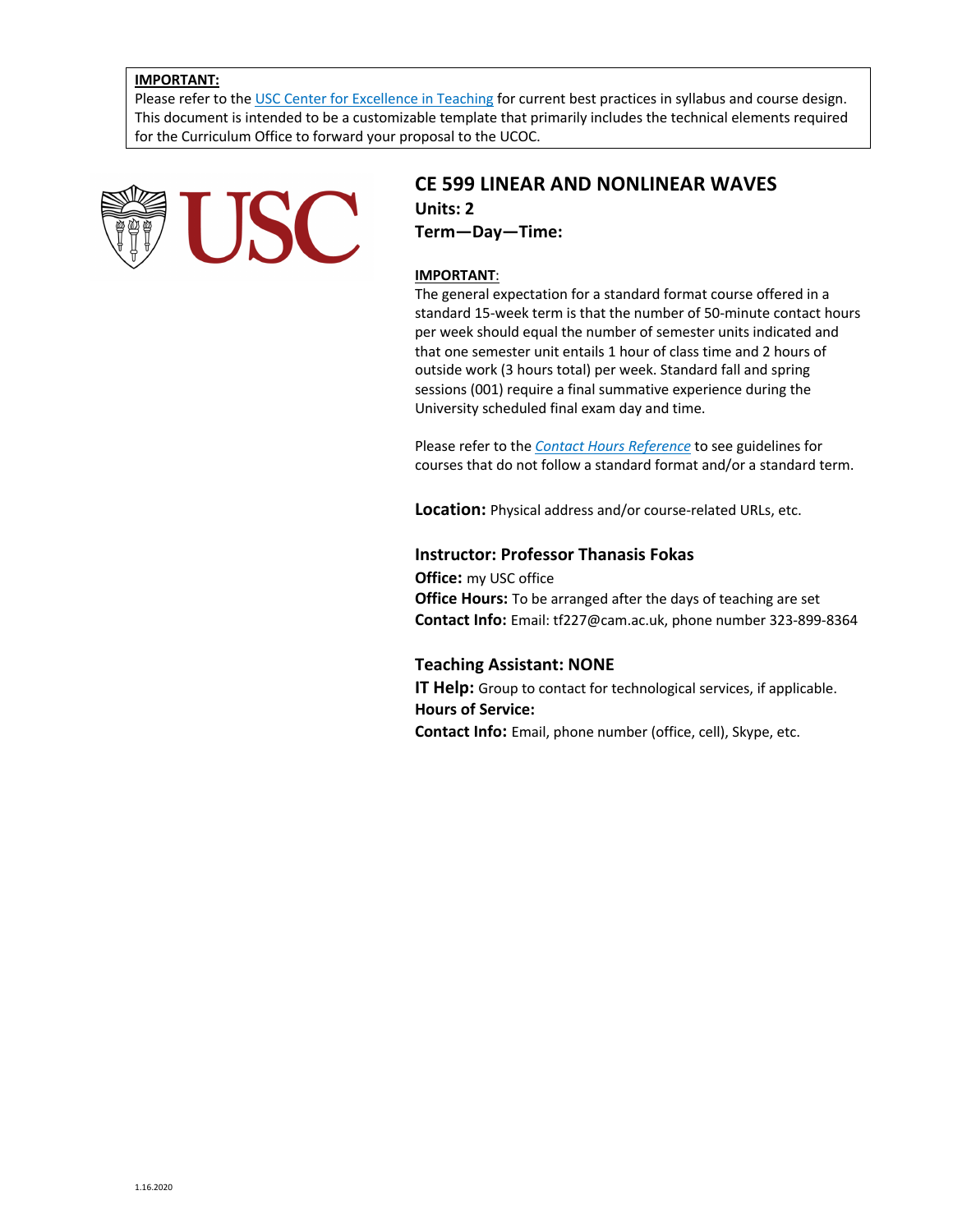## **Course Description**

The development of the so-called 'unified transform' (also known as the Fokas method) is considered as a major development in the analysis of linear and certain nonlinear PDEs. This course will discuss the impact of this method on certain important problems arising in engineering. In particular, new solution formulas will be presented for the oldest PDE, namely, the *wave equation*. Surprisingly, the solution of the Dirichlet, or Newman, or Robin boundary value problem on the finite interval of this classical equation, can be written explicitly in terms of the given data (in analogy with the solution of d'Alembert for the initial value problem). In addition, basic results for *water waves* will be summarised and new exciting developments will be presented. In this connection it is noted that this classical area has a huge literature dating back to Newton (1687), Euler (1761) and Bernoulli (1738). In terms of engineering applications, this topic impacts among others, harbour design, shipping, and tsunami prediction. In the form that the governing equations are derived from physical principles, the problem is prohibitively difficult, as it involves the solution of Laplace's equation in an unknown domain, which is itself determined by nonlinear boundary conditions that depend on this solution. The reformulation of this problem via the unified transform vastly reduces its complexity. This has led to new developments, which include computations of surface water waves, the discovery of new instabilities of waves in shallow water, the incorporation of large amplitude effects in the reconstruction of the surface wave profile from pressure data measured at the bottom, and the determination the bottom topography from surface wave data. More importantly, the unified transform allows the investigation of water waves in complicated domains. In this connection it is noted that it is erroneously widely accepted that, under certain asymptotic conditions, the water waves problem reduces to the Boussinesq, or the KdV, or the NLS equations. However, it will be shown in this course that this occurs only for very simple domains. The unified transform provides a way to treat the problem in the general case.

This course will be usefull for any student engineering interested in a hybrid analyticalnumerical approach for solving important problems arising in engineering in general and in water waves in particular.

After the competion of this course it is expected that the students will be proficient in a new powerful technique for the solution of a variety of engineering problems.

### **DETAILED SYLLABUS**

Week 1: The Unified Transform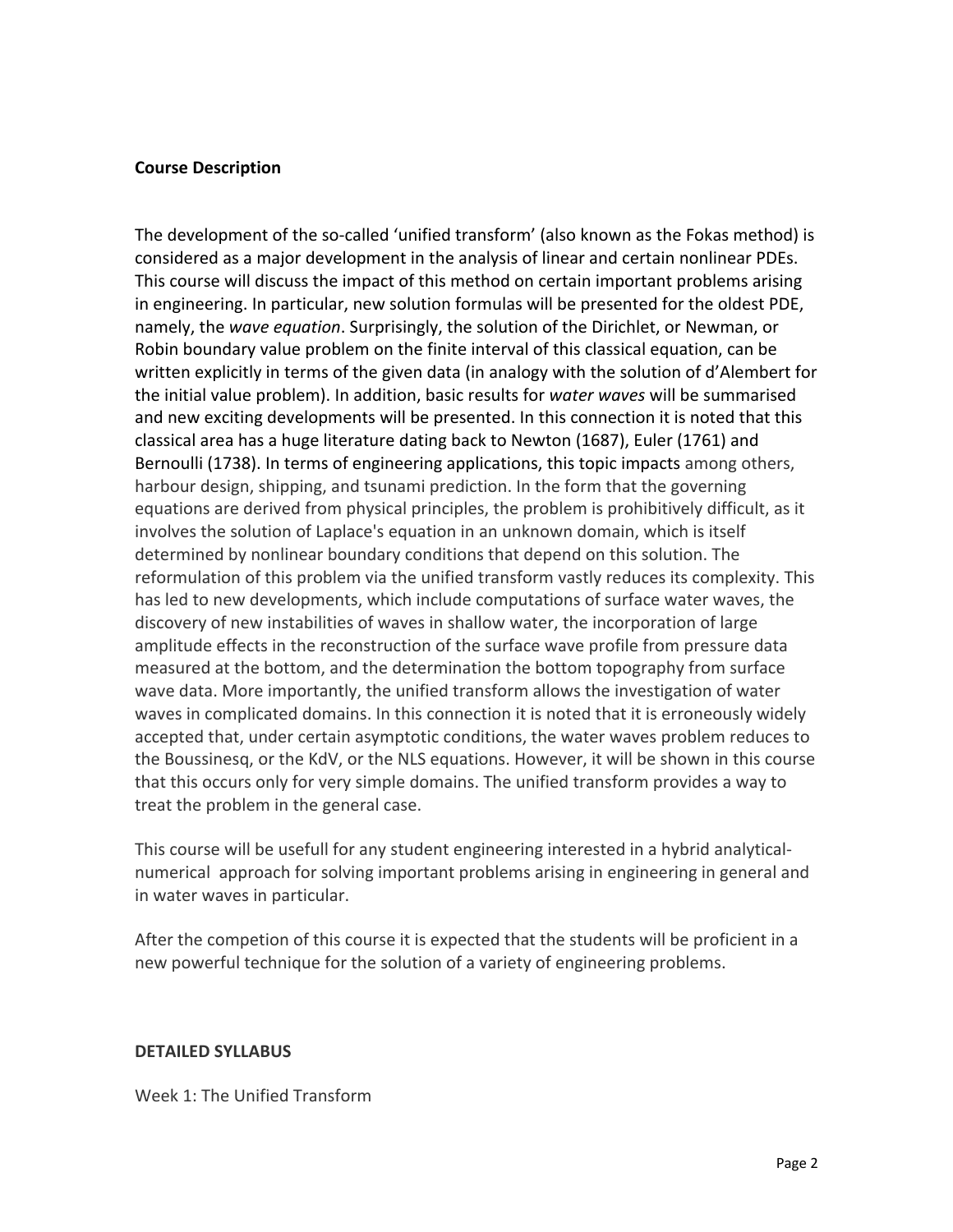Week 2:The Implementation of the Unified transform to the Wave Equation

Week 3: Reformulation of free-surface water waves

Week 4:Extension to three dimensions and to the case of a variable bottom

Week 5:Free surface water waves in complicated domains

Week 6:The derivation of several model equations, including the Boussinesq and the KdV equations.

Week 7:Analysis of the model equations.

# **Learning Objectives**

**(1) Ability to solve explicitely boundary value probems of the the wave equation in one dimension.The solution formulas provide the generalization of the classical d'Alembeerty solution of the initial value problem.**

**(2)Reformulation of the classical problem of the free surface water waves in two- space domensions.**

**(3)Extension of the approached introduced in (2) to tree -space dimensions and to complicated boundaries.**

**(4)Derivation of some classical equations,including the KdV formulation using the above formulation.**

# **(5)Analysis of the asymptotic propertis of typical model equations**

Identify what specific, measurable skills a student will obtain and be able to demonstrate by the end of the course. Learning objectives should be both taught and assessed in your course. They are aligned with your assignments, assessments and learning materials.

**Prerequisite(s):** course(s) that must be taken prior to this course.KNOWELDGE OF CALCULUS

**Co-Requisite(s):** course(s) that must be taken prior to or simultaneously.NA

**Concurrent Enrollment:** course(s) that must be taken simultaneously.NA

**Recommended Preparation**: course work or background that is advisable, not mandatory.ANY COURSE IN PDEs

# **Course Notes**

Include grading type (e.g., Letter, Credit No/Credit, Numeric). Note any unique characteristics of the course of operating procedure. Is the course Web-Enhanced (i.e. Blackboard), Blended or Online? If copies of lecture slides and other class information will be posted on Blackboard, note that here. If multimedia or technology-enhanced learning strategies will be used, please describe them here. NOTES WILL BE PROVIDED

# **Technological Proficiency and Hardware/Software Required**

If applicable, provide details of accessing course if not in a traditional classroom setting. **NONE**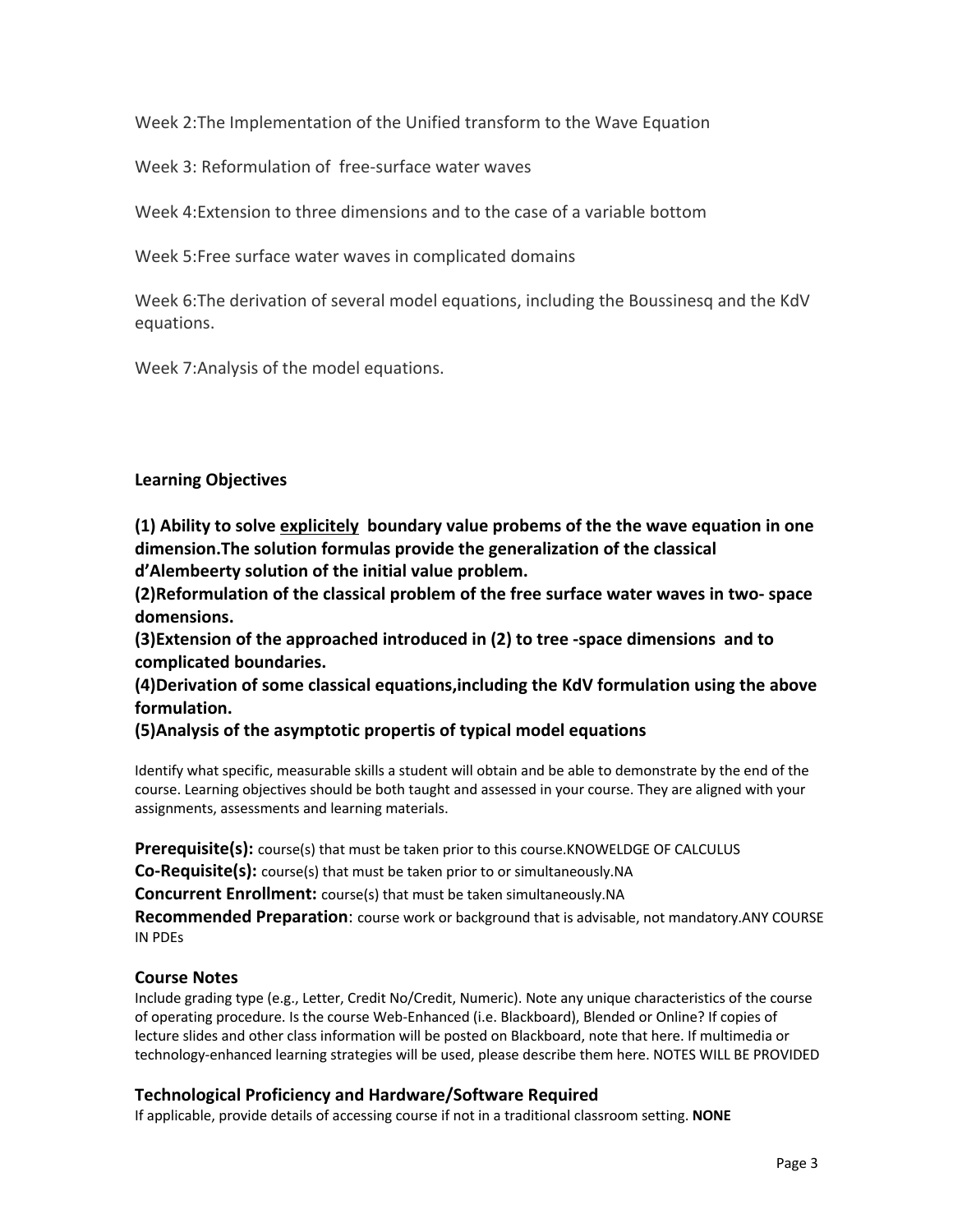# **Required Readings and Supplementary Materials**

Required readings and supplementary materials. Where to access/purchase. NONE

## **Description and Assessment of Assignments**

What kind of work is to be done and how should it be completed, i.e. how the learning outcome will be assessed. Include any assessment and grading rubrics to be used.

5 HOMEWORKS WILL BE ASSIGNED THAT WILL BE GRADED OUT OF 100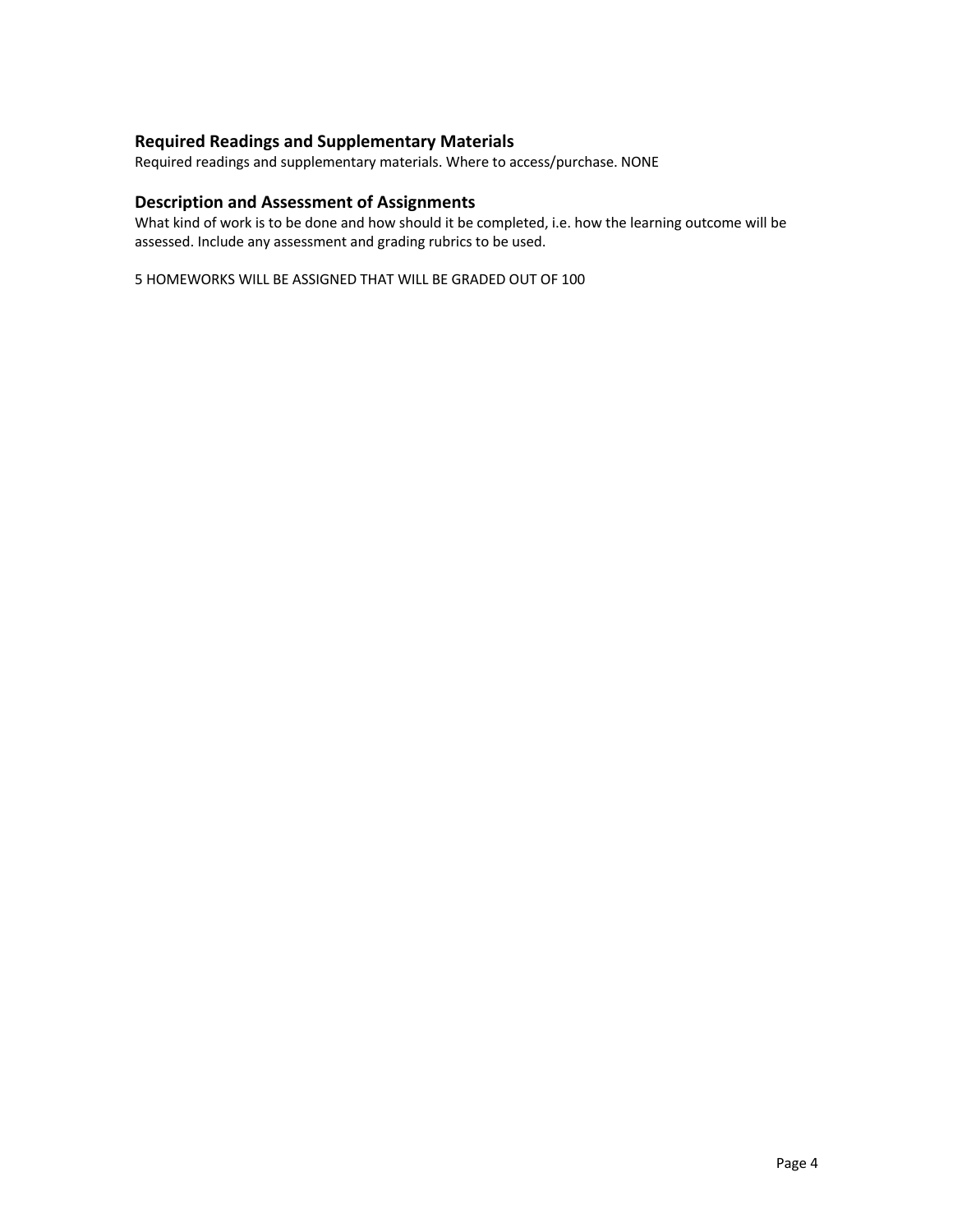### **Grading Breakdown**

Including the above detailed assignments, how will students be graded overall? Participation should not exceed 15% of the total grade. Where it does, the syllabus must provide an added explanation. No portion of the grade may be awarded for class attendance but non-attendance can be the basis for lowering the grade, when clearly stated on the syllabus. The sum of percentages must total 100%.

| <b>Assessment Tool (assignments)</b> | <b>Points</b> | % of Grade |
|--------------------------------------|---------------|------------|
| <b>HOMEWORK 1</b>                    | 15            | 15         |
| <b>HOMEWORK 2</b>                    | 15            | 15         |
| <b>HOMEWORK 3</b>                    | 15            | 15         |
| <b>HOMEWORK4</b>                     | 15            | 15         |
| <b>HOMEWORK 5</b>                    | 15            | 15         |
| <b>FINAL</b>                         | 25            | 25         |

## **Grading Scale**

**(Optional – the following is only an example of what one might look like if included)**

Course final grades will be determined using the following scale

| А  | 95-100 |
|----|--------|
| А- | 90-94  |
| B+ | 87-89  |
| в  | 83-86  |
| B- | 80-82  |
| C+ | 77-79  |
|    |        |

- C 73-76
- C- 70-72
- D+ 67-69
- D 63-66
- D- 60-62
- F 59 and below

## **Assignment Submission Policy**

Describe how and when assignments are to be submitted.

## **Grading Timeline**

Announce a standard timeline for grading and feedback.

## **Additional Policies**

Add any additional policies that students should be aware of: late assignments, missed classes, attendance expectations, use of technology in the classroom, etc.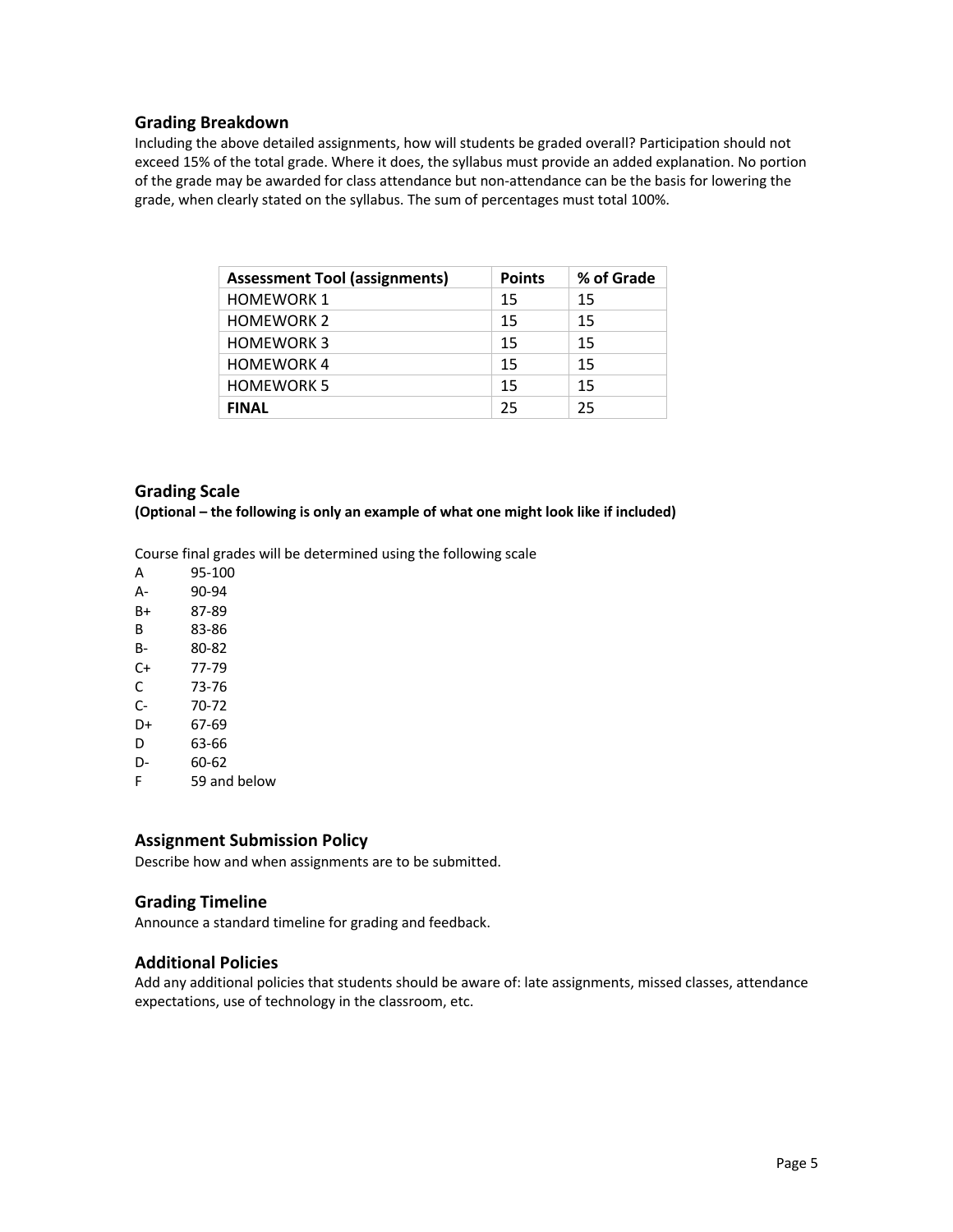## **Course Schedule: A Weekly Breakdown**

Provide a detailed course calendar that includes a list of deliverables (homework assignments, examinations, etc.) broken down on a weekly basis. The format may vary, but the content must include:

- Subject matter (topic) or activity
- Required preparatory reading or tasks (e.g., viewing videos)
- Deliverables and when each deliverable is due. A blanket statement that there will be a deliverable due at a specified frequency (e.g., there will be homework due weekly) may obviate the need to state when certain deliverables are due

### IMPORTANT:

In addition to in-class contact hours, all courses must also meet a minimum standard for out-ofclass time, which accounts for time students spend on homework, readings, writing and other academic activities. Standard fall and spring sessions (001) require a final summative experience during the University scheduled final exam day and time.

|        | <b>Topics/Daily Activities</b>                                                                                                                                                                                                                                                             | <b>Readings/Preparation</b> | <b>Deliverables</b> |
|--------|--------------------------------------------------------------------------------------------------------------------------------------------------------------------------------------------------------------------------------------------------------------------------------------------|-----------------------------|---------------------|
| Week 1 | Week 1. Preview of<br>the course. The initial<br>value problem of the<br>wave equation and<br>d'Alembert's<br>solution.<br>Solution of PDEs via<br>separations of<br>variables. Fourier<br>transforms, Fourier<br>series and the<br>traditional approach<br>to boundary value<br>problems. |                             |                     |
| Week 2 | The unified<br>transform for<br>evolution PDEs on<br>the half-line and the<br>finite interval.                                                                                                                                                                                             |                             |                     |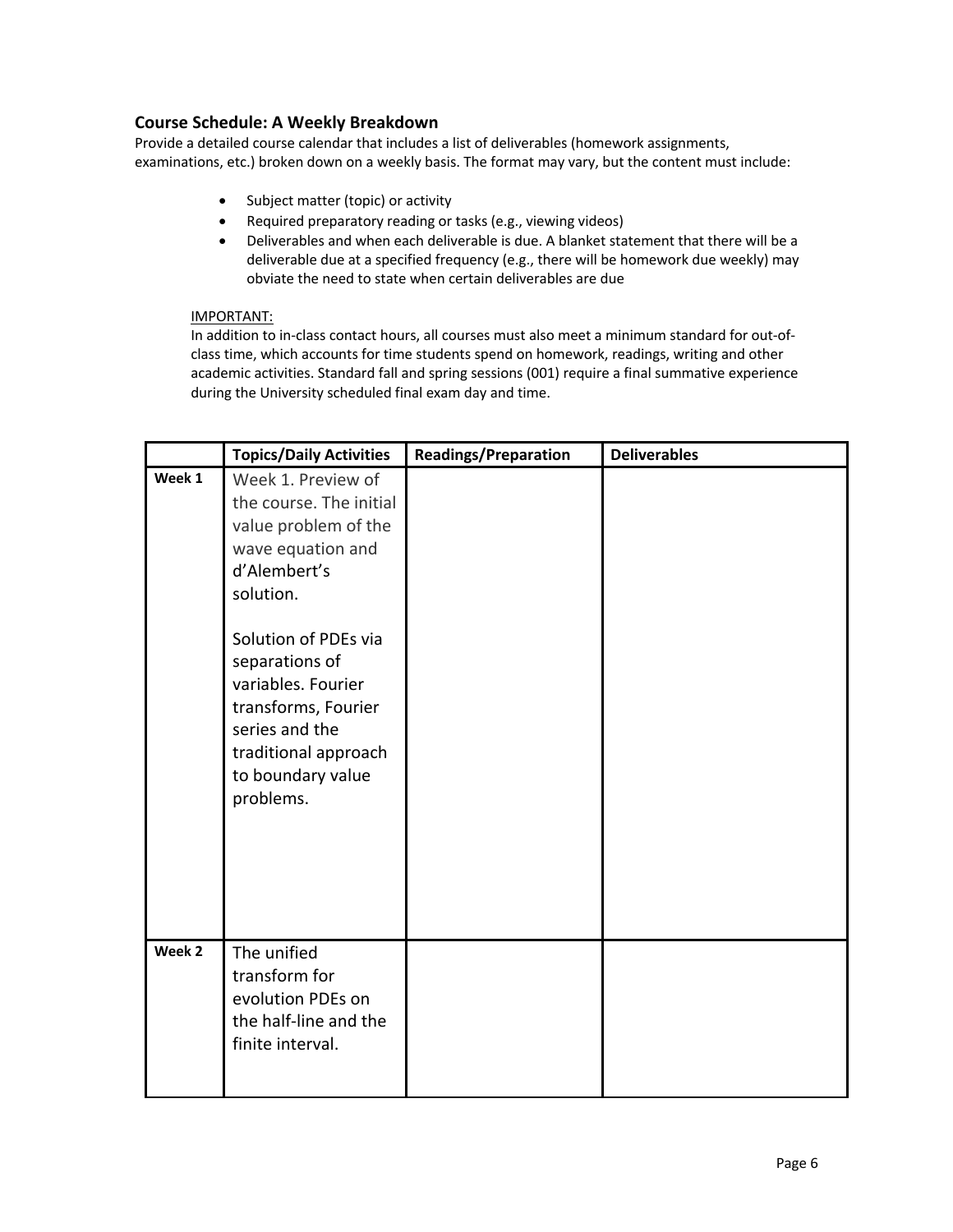| Week 3       | The forced wave<br>equation on the half-<br>line           |                                                                                           |
|--------------|------------------------------------------------------------|-------------------------------------------------------------------------------------------|
|              |                                                            |                                                                                           |
| Week 4       | The wave equation<br>on the finite interval                |                                                                                           |
| Week 5       | Water waves in two<br>dimensions in<br>unbounded domains.  |                                                                                           |
| Week 6       | Water waves in three<br>dimensions in<br>unbounded domains |                                                                                           |
| Week 7       | Derivation of the<br>Boussinesq, KdV and<br>KP equations.  |                                                                                           |
| Week 8       | Water waves in bounded<br>domains                          |                                                                                           |
| Week 9       |                                                            |                                                                                           |
| Week 10      |                                                            |                                                                                           |
| Week 11      |                                                            |                                                                                           |
| Week 12      |                                                            |                                                                                           |
| Week 13      |                                                            |                                                                                           |
| Week 14      |                                                            |                                                                                           |
| Week 15      |                                                            |                                                                                           |
| <b>FINAL</b> |                                                            | Refer to the final exam schedule in<br>the USC Schedule of Classes at<br>classes.usc.edu. |

# **Statement on Academic Conduct and Support Systems**

## **Academic Conduct:**

Plagiarism – presenting someone else's ideas as your own, either verbatim or recast in your own words – is a serious academic offense with serious consequences. Please familiarize yourself with the discussion of plagiarism in SCampus in Part B, Section 11, "Behavior Violating University Standards" policy.usc.edu/scampus-part-b. Other forms of academic dishonesty are equally unacceptable. See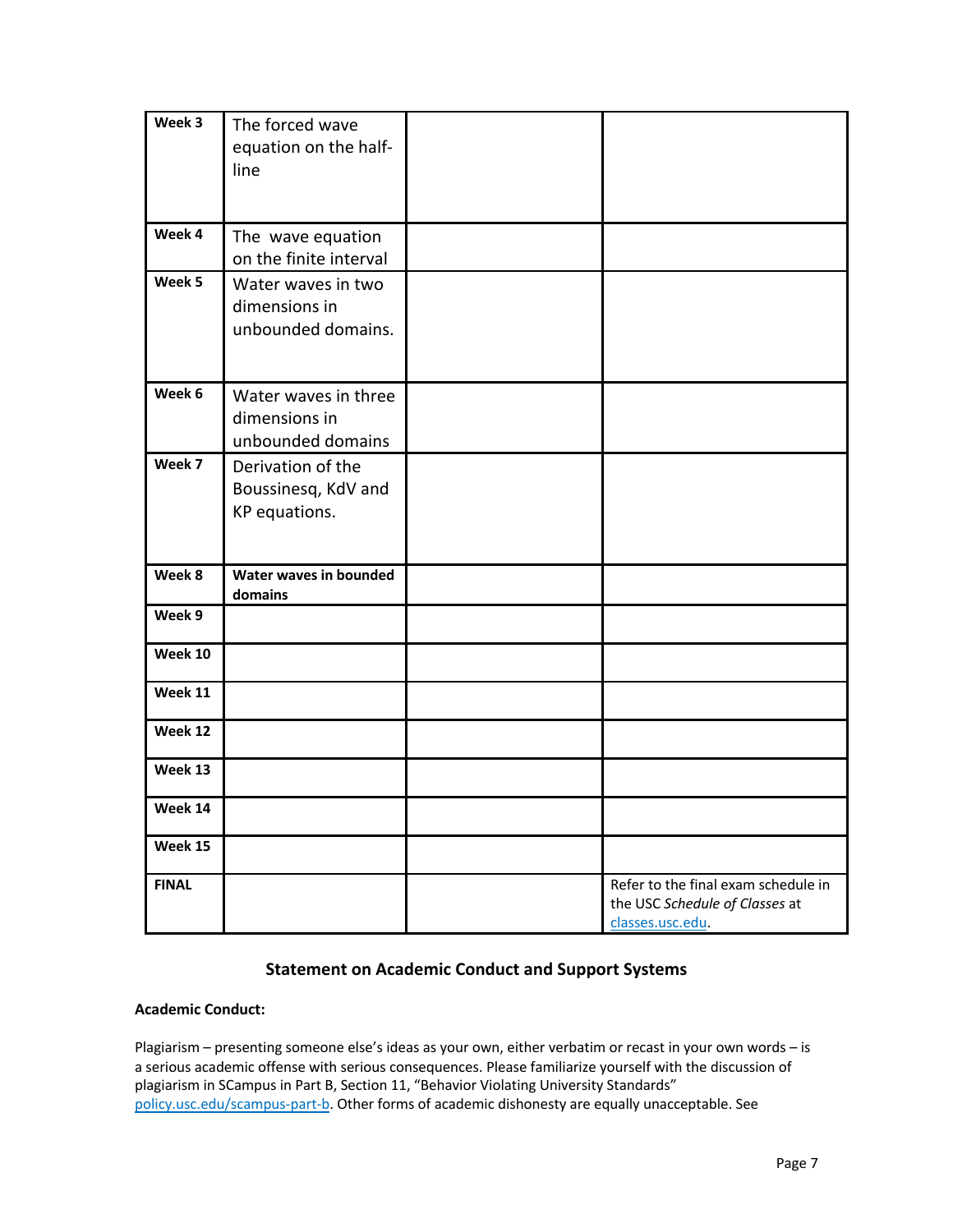additional information in SCampus and university policies on scientific misconduct, policy.usc.edu/scientificmisconduct.

### **Support Systems:**

*Counseling and Mental Health - (213) 740-9355 – 24/7 on call* studenthealth.usc.edu/counseling

Free and confidential mental health treatment for students, including short-term psychotherapy, group counseling, stress fitness workshops, and crisis intervention.

*National Suicide Prevention Lifeline - 1 (800) 273-8255 – 24/7 on call* suicidepreventionlifeline.org

Free and confidential emotional support to people in suicidal crisis or emotional distress 24 hours a day, 7 days a week.

*Relationship and Sexual Violence Prevention Services (RSVP) - (213) 740-9355(WELL), press "0" after hours – 24/7 on call*

#### studenthealth.usc.edu/sexual-assault

Free and confidential therapy services, workshops, and training for situations related to gender-based harm.

*Office of Equity and Diversity (OED) - (213) 740-5086 | Title IX – (213) 821-8298* equity.usc.edu, titleix.usc.edu

Information about how to get help or help someone affected by harassment or discrimination, rights of protected classes, reporting options, and additional resources for students, faculty, staff, visitors, and applicants.

### *Reporting Incidents of Bias or Harassment - (213) 740-5086 or (213) 821-8298* usc-advocate.symplicity.com/care\_report

Avenue to report incidents of bias, hate crimes, and microaggressions to the Office of Equity and Diversity |Title IX for appropriate investigation, supportive measures, and response.

### *The Office of Disability Services and Programs - (213) 740-0776* dsp.usc.edu

Support and accommodations for students with disabilities. Services include assistance in providing readers/notetakers/interpreters, special accommodations for test taking needs, assistance with architectural barriers, assistive technology, and support for individual needs.